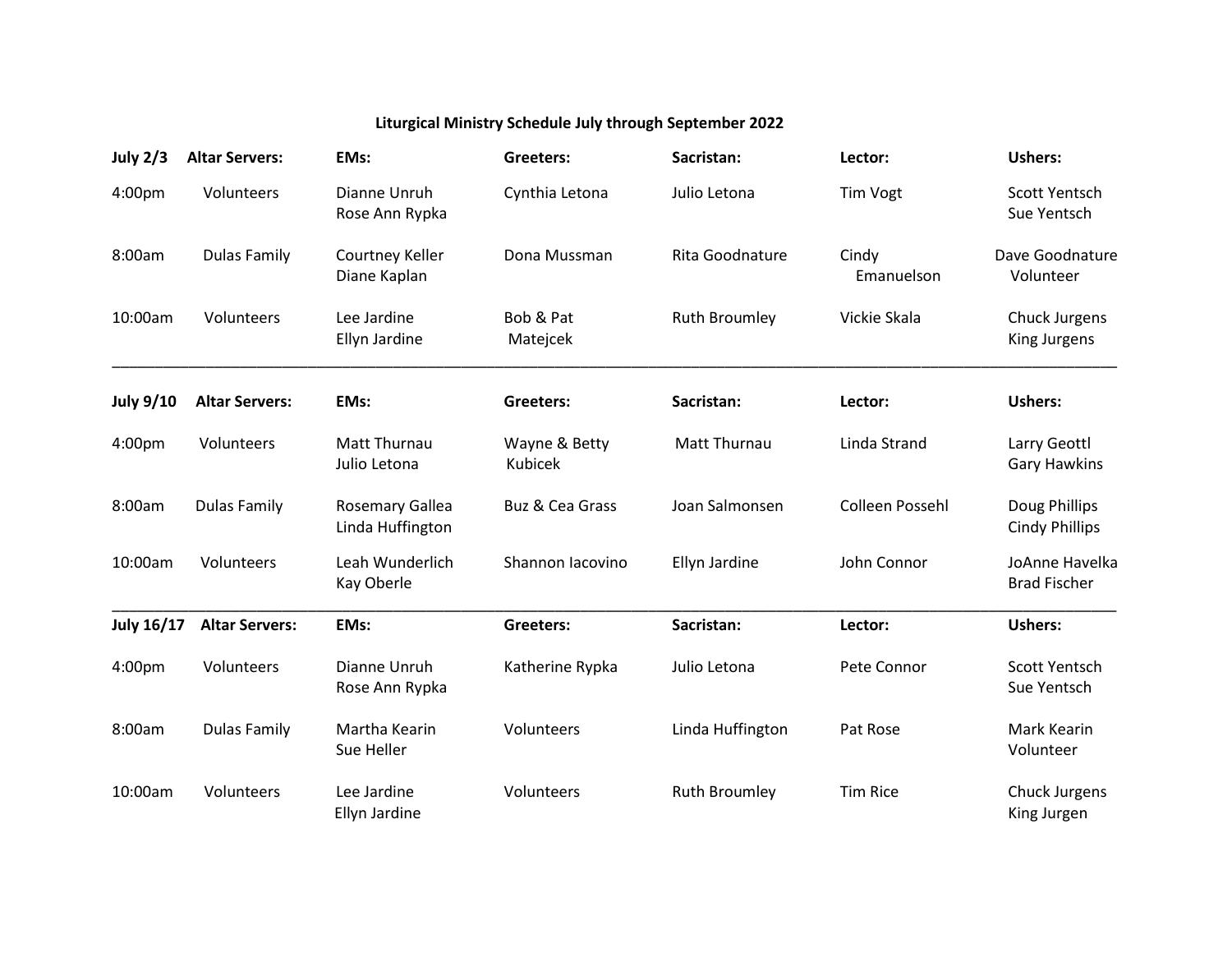| <b>July 23/24</b> | <b>Altar Servers:</b> | EMs:                                    | <b>Greeters:</b>      | Sacristan:           | Lector:             | <b>Ushers:</b>                         |
|-------------------|-----------------------|-----------------------------------------|-----------------------|----------------------|---------------------|----------------------------------------|
| 4:00pm            | Volunteers            | Matt Thurnau<br>Julio Letona            | Volunteers            | Julio Letona         | Tim Vogt            | Larry Goettl<br><b>Gary Hawkins</b>    |
| 8:00am            | <b>Dulas Family</b>   | <b>Rosemary Gallea</b><br>Doug Phillips | Volunteers            | Joanne Evans         | Mark Cashman        | Joel Dulas<br>Rhynda Dulas             |
| 10:00am           | Volunteers            | Katie Holzerland<br>Lee Jardine         | Volunteers            | Ellyn Jardine        | Vickie Skala        | Dina Atkinson<br>Jerry Atkinson        |
| <b>July 30/31</b> | <b>Altar Servers</b>  | EMs:                                    | <b>Greeters:</b>      | Sacristan:           | Lector:             | <b>Ushers:</b>                         |
| 4:00pm            | Volunteers            | Dianne Unruh<br>Rose Ann Rypka          | Volunteers            | Matt Thurnau         | Linda Strand        | Scott Yentsch<br>Sue Yentsch           |
| 8:00am            | <b>Dulas Family</b>   | Courtney Keller<br>Diane Kaplan         | Volunteers            | Rita Goodnature      | Cindy<br>Emanuelson | Dave Goodnature<br><b>Tyler Keller</b> |
| 10:00am           | Volunteers            | Vickie Skala<br>Kay Oberle              | Volunteers            | <b>Ruth Broumley</b> | Lee Jardine         | Walt Spindler<br><b>Brad Fischer</b>   |
| Aug 6/7           | <b>Altar Servers:</b> | EMs:                                    | <b>Greeters:</b>      | Sacristan:           | Lector:             | <b>Ushers:</b>                         |
| 4:00pm            | Volunteers            | <b>Matt Thurnau</b><br>Julio Letona     | Cynthia Letona        | Julio Letona         | Pete Connor         | Larry Goettl<br><b>Gary Hawkins</b>    |
| 8:00am            | <b>Dulas Family</b>   | Martha Kearin<br>Sue Heller             | Dona Mussman          | Joan Salmomsen       | Colleen Possehl     | Doug Phillips<br><b>Cindy Phillips</b> |
| 10:00am           | Volunteers            | Leah Wunderlich<br>Ellyn Jardine        | Bob & Pat<br>Matejcek | <b>Ruth Broumley</b> | John Connor         | Chuck Jurgens<br>King Jurgens          |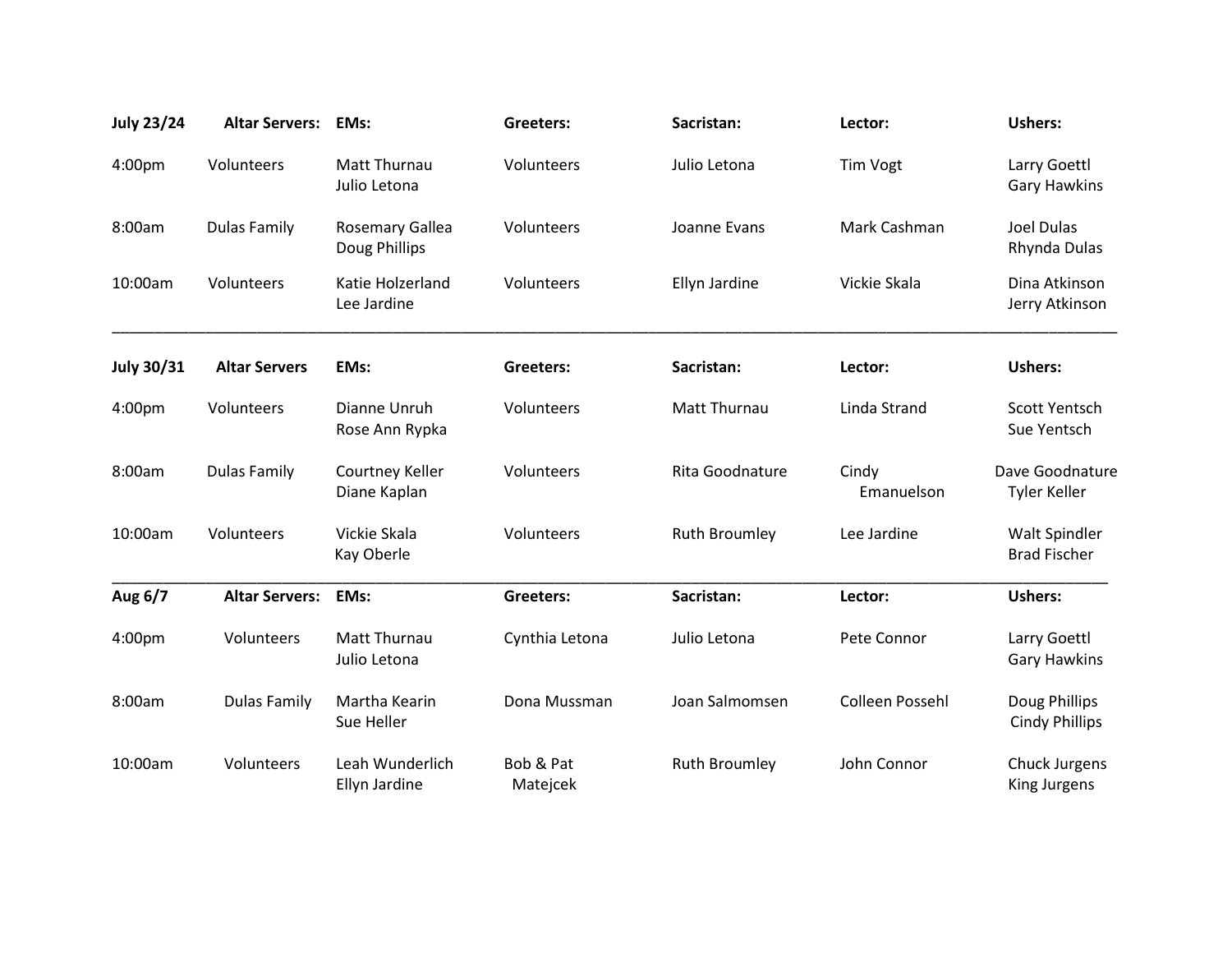| Aug 13/14 | <b>Altar Servers:</b> | EMs:                                       | <b>Greeters:</b>                | Sacristan:           | Lector:             | Ushers:                               |
|-----------|-----------------------|--------------------------------------------|---------------------------------|----------------------|---------------------|---------------------------------------|
| 4:00pm    | Volunteers            | Dianne Unruh<br>Rose Ann Rypka             | Wayne & Betty<br><b>Kubicek</b> | Julio Letona         | Tim Vogt            | Scott Yentsch<br>Sue Yentsch          |
| 8:00am    | <b>Dulas Family</b>   | <b>Rosemary Gallea</b><br>Cindy Emanuelson | Volunteers                      | Linda Huffington     | Pat Rose            | <b>Joel Dulas</b><br>Rhynda Dulas     |
| 10:00am   | Volunteers            | Lee Jardine<br>Katie Holzerland            | Volunteers                      | Ellyn Jardine        | Tim Rice            | Dina Atkinson<br>Jerry Atkinson       |
| Aug 20/21 | <b>Altar Servers:</b> | EMs:                                       | <b>Greeters:</b>                | Sacristan:           | Lector:             | <b>Ushers:</b>                        |
| 4:00pm    | Volunteers            | Matt Thurnau<br>Julio Letona               | Volunteers                      | Julio Letona         | Linda Strand        | Larry Goettl<br><b>Gary Hawkins</b>   |
| 8:00am    | <b>Dulas Family</b>   | Courtney Keller<br>Linda Huffington        | Volunteers                      | Joanne Evans         | Mark Cashman        | <b>Tyler Keller</b><br>Volunteer      |
| 10:00am   | Volunteers            | Vickie Skala<br>Kay Oberle                 | Shannon Iacovino                | <b>Ruth Broumley</b> | Ellyn Jardine       | JoAnne Havelka<br><b>Brad Fischer</b> |
| Aug 27/28 | <b>Altar Servers:</b> | EMs:                                       | Greeters:                       | Sacristan:           | Lector:             | <b>Ushers:</b>                        |
| 4:00pm    | Volunteers            | Dianne Unruh<br>Rose Ann Rypka             | Katherine Rypka                 | Matt Thurnau         | Pete Connor         | <b>Scott Yentsch</b><br>Sue Yentsch   |
| 8:00am    | <b>Dulas Family</b>   | Martha Kearin<br>Sue Heller                | Volunteers                      | Rita Goodnature      | Cindy<br>Emanuelson | Mark Kearin<br>Dave Goodnature        |
| 10:00am   | Volunteers            | Lee Jardine<br>Ellyn Jardine               | Volunteers                      | <b>Ruth Broumley</b> | Vickie Skala        | <b>Chuck Jurgens</b><br>King Jurgens  |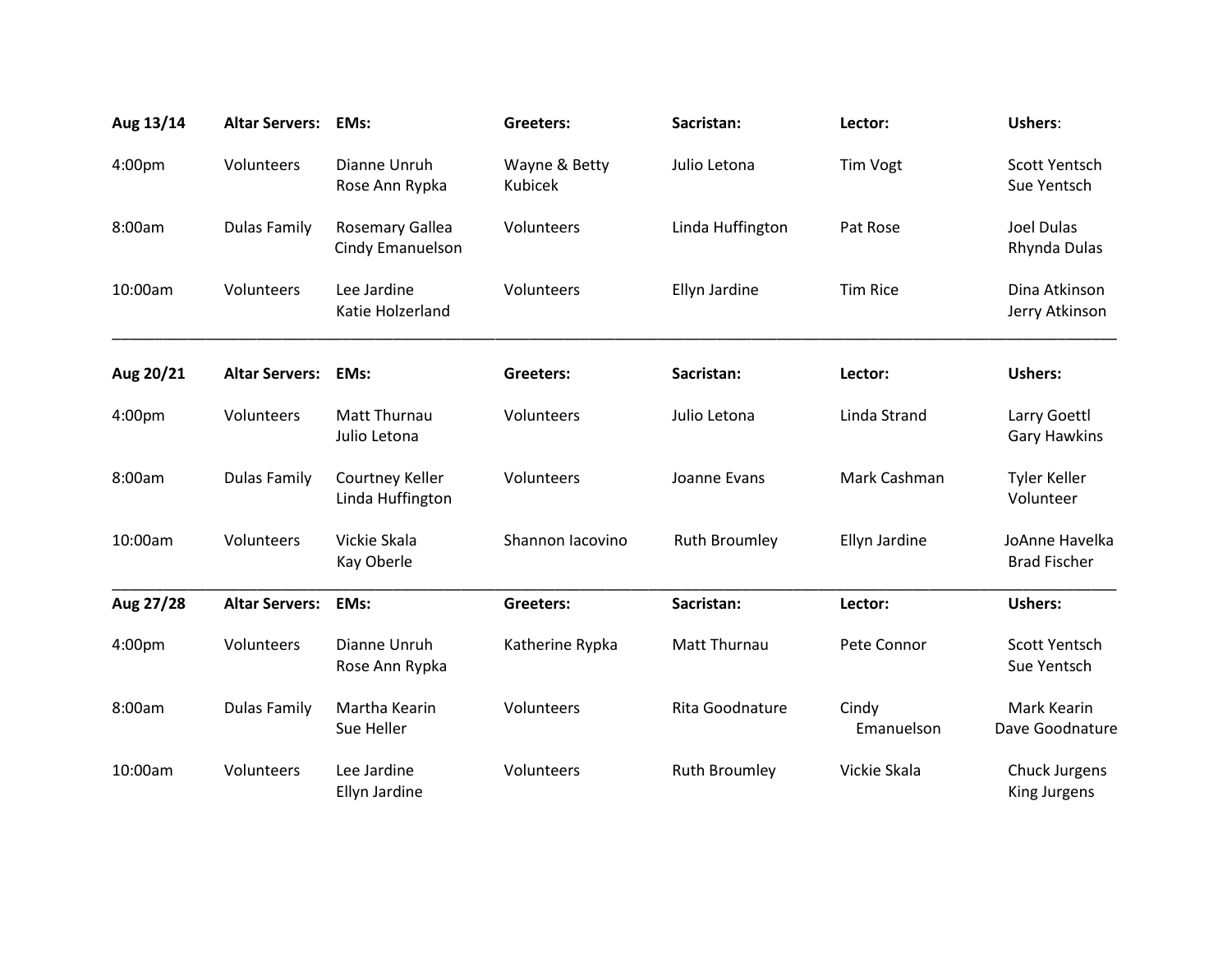| Sept 3/4   | <b>Altar Servers:</b> | EMs:                                   | <b>Greeters:</b> | Sacristan:           | Lector:                | <b>Ushers:</b>                         |
|------------|-----------------------|----------------------------------------|------------------|----------------------|------------------------|----------------------------------------|
| 4:00pm     | Volunteers            | Matt Thurnau<br>Julio Letona           | Cynthia Letona   | Julio Letona         | <b>Tim Vogt</b>        | Larry Goettl<br><b>Gary Hawkins</b>    |
| 8:00am     | <b>Dulas Family</b>   | Diane Kaplan<br><b>Rosemary Gallea</b> | Dona Mussman     | Joan Salmonsen       | <b>Colleen Possehl</b> | Doug Phillips<br><b>Cindy Phillips</b> |
| 10:00am    | Volunteers            | Leah Wunderlich<br>Kay Oberle          | Volunteers       | Ellyn Jardine        | Lee Jardine            | Dina Atkinson<br>Jerry Atkinson        |
| Sept 10/11 | <b>Altar Servers:</b> | <b>EMs:</b>                            | <b>Greeters:</b> | Sacristan:           | Lector:                | <b>Ushers:</b>                         |
| 4:00pm     | Volunteers            | Dianne Unruh<br>Rose Ann Rypka         | Volunteers       | Julio Letona         | Linda Strand           | Scott Yentsch<br>Sue Yentsch           |
| 8:00am     | <b>Dulas Family</b>   | Courtney Keller<br>Linda Huffington    | Volunteers       | Joanne Evans         | Pat Rose               | Tyler Keller<br>Volunteer              |
| 10:00am    | Volunteers            | Vickie Skala<br>Lee Jardine            | Volunteers       | <b>Ruth Broumley</b> | John Connor            | <b>Walt Spinler</b><br>JoAnne Havelka  |
| Sept 17/18 | <b>Altar Servers:</b> | EMs:                                   | <b>Greeters:</b> | Sacristan:           | Lector:                | <b>Ushers:</b>                         |
| 4:00pm     | Volunteers            | <b>Matt Thurnau</b><br>Julio Letona    | Volunteers       | Julio Letona         | Pete Connor            | Larry Goettl<br><b>Gary Hawkins</b>    |
| 8:00am     | <b>Dulas Family</b>   | Martha Kearin<br>Sue Heller            | Volunteers       | Linda Huffington     | Mark Cashman           | Mark Kearin<br>Dave Goodnature         |
| 10:00am    | Volunteers            | Katie Holzerland<br>Ellyn Jardine      | Volunteers       | <b>Ruth Broumley</b> | <b>Tim Rice</b>        | Chuck Jurgens<br>King Jurgens          |